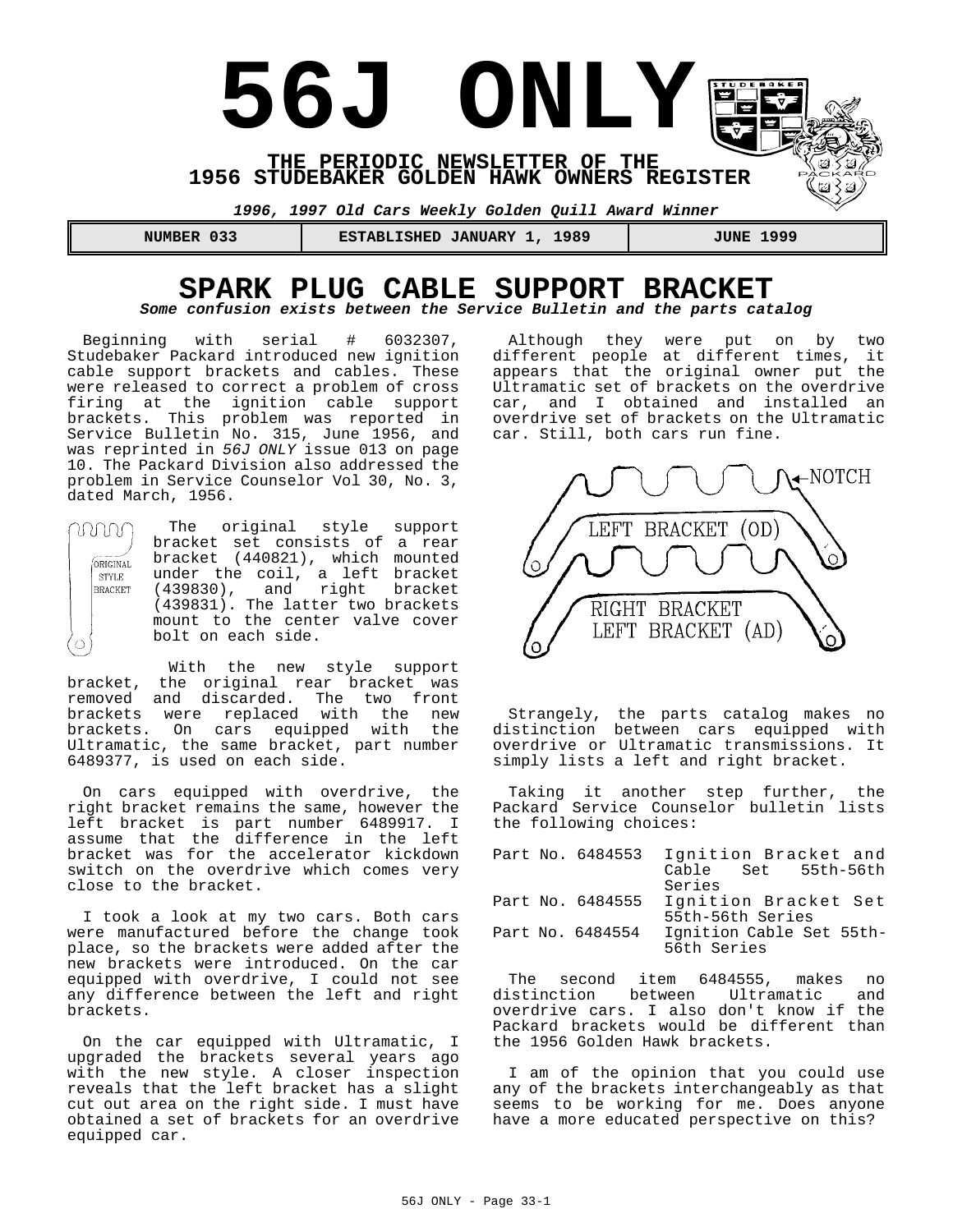### **DENNIS LAMBERT PURCHASES N&A PARTS INVENTORY**

*Newman & Altman, Inc. is now Studebaker Autoparts Sales Corp., Inc. SASCO*

As noted in the June issue of *Turning Wheels*, Dennis Lambert has put forth a program to purchase all of the *Newman & Altman* inventory as of April 29, 1999. He estimates that it will take approximately 9-10 months to move the inventory and expects a smooth transition. This is certainly good news for the many Studebaker enthusiasts around the world.

Good luck to Dennis and the new *Studebaker Autoparts Sales Corp*. It looks like, at least for now, business as usual.

# **NEW WEB SITE FOR 56J**

*On line access is achieved*

Thanks to some encouragement and help from Bill Ladroga, we now have our own web site. I hope to add some new items and I will probably make many changes.

One thing in the works is a photo album where we will feature members' cars and a brief description. One problem with photos on web sites, is that they take forever to show up on the screen (download). A good way to increase the speed is to start with a small photo, and cut out much of the background scenery.

If you would like to add your car's photo to the web site, send me a small picture. If you have the negative, ask the developer to make a wallet size copy (about the size of a business card). I'd like to get one of every color combination offered in 1956. We also need photos of the interior.

The site has provisions for on-line registration, E-Mail, plus back issues of *56J ONLY*. I will also put your want ad on the site, so ads will appear immediately.

The web site address is: (lower case) *http://pages.prodigy.net/56sghor* Check it out, and if your browser turns up something strange, please let me know. You can Email me at *56sghor@prodigy.net*.

#### **DINNER IN RAPID CITY**

*3rd annual 56J dinner needs someone to coordinate the effort*

Ken Berry did a great job setting up our annual dinner last year in Austin. So far, no one in or near the Rapid City area has come forward to take charge this year.

I checked the schedule, and there really isn't much leeway for us to meet. Wednesday seems to be the best day as many members

come for the swap while others don't arrive till just before the show. The general

membership meeting is scheduled for 6:30 p.m. that same day. Therefore, we will probably have the dinner at 4:00 p.m. on Wednesday, September 8th. If I can't find a suitable place, we will have to dine at the hotel. It will be a little more expensive, but it will be a lot more convenient.

Since there won't be another newsletter before the meet, I can only suggest that you keep Wednesday open and check the bulletin board when you arrive at the meet hotel. I will try to post some information and a sign up sheet there. I'll be staying at the host hotel.

#### **THANKS TO BOB PALMA** *TW article produces results*

The large number of new members is a direct result of Bob Palma's writeup about us in the April issue of *Turning Wheels*. The story led to 9 new members plus the sale of 13 Authenticity Guides.

### **THE MAILBAG**

*Letters are always welcome. If you need help or can offer advice, share it with the membership.*



*(Edited as required.)*

#### **DWAIN GRINDINGER BREMERTON WA** October 6, 1998

I just received *56J ONLY* #31 a couple of days ago and may finally have found<br>something I can contribute. Claes something I can Antonsson, from Sweden, asked about his tachometer. There is virtually no repair information available for these units. The best we have is an article by Geoff Fors that appeared in January 1996 *Turning Wheels*. Other members will probably contribute the same information. *NOTE: Thank's Dwain. Geoff's informative article has appeared in previous issues of this newsletter. Claes' problem actually turned out to be something else, as he stated in issue #032. Most of the time, however, adding a little light oil will fix your tachometer as Dwain points out, and Doug Jackman confirms later in this issue.)*

ROSS BALL **LORENA TEXAS** 

#### January 14, 1999

56J ONLY is the official publication of the 1956 Studebaker<br>Golden Hawk Owners Register (56SGHOR) and is distributed free<br>to members. The information contained in this newsletter is<br>true and complete to our best knowledge.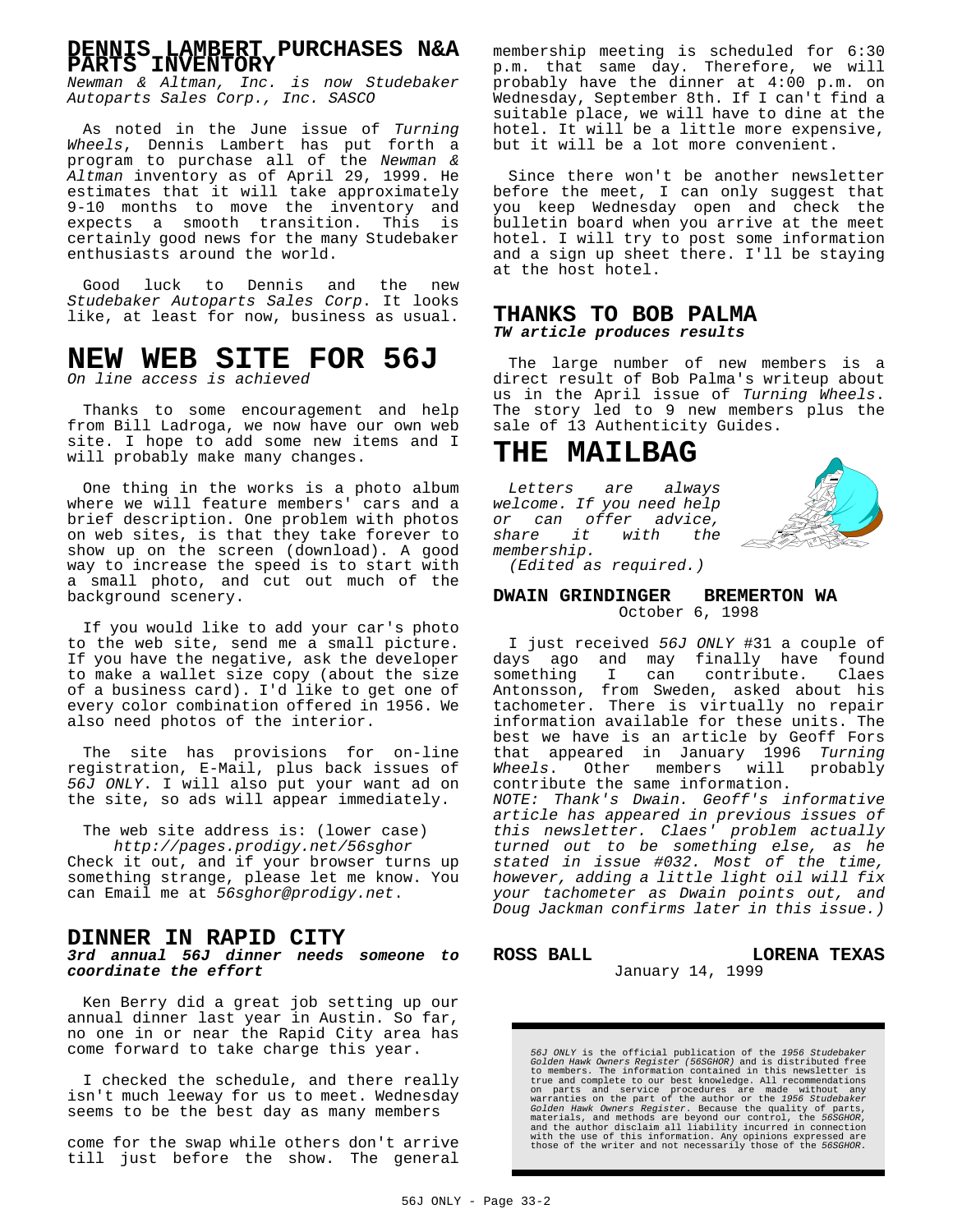It was nice to see you and Anita again last year in Austin. I'm finally sending you the questionnaire that I filled out last October. I'm also sending a check to help out with postage.

Did I mention the spark plugs I've been using? They are the *Bosch Super*, # 7522. They are a cross over from the *Champion* plugs for the 1956, 352" engine in the Packard. They are a little hotter than the plugs for the 56J.

The other *Champion* plugs which I've been using, or what the book calls for, did not last that long and started to foul out. I've had *Bosch Supers* in the 56J for the last 2½ years and have had no trouble and they burn clean. You might want to pass this on.

I've used *Bosch* plugs in Studebaker engines and they burn hotter and cleaner. I really enjoy the newsletter. Keep up the good work.

#### **PETE OLMSTEAD GRANDVIEW WASHINGTON** February 13, 1999

It has been about six years since we last communicated. What happened is, my three kids were in high school then and now they are just about through college. Three at once can put a 56J up on blocks. Thanks for faithfully sending me your newsletter during this time. Please send me your parts catalog. I'll make the check for a little extra to help pay for that back postage.

6800282 has been under cover and started every year. The engine has 6M on it since overhaul. The automatic doesn't leak and seems to do its thing if I could figure out what gear it's in. The body is excellent and I can find no rust anywhere except the rear front fenders. Rear front fender seam rust out is almost standard on all Studebakers even out here in the eastern Oregon and Washington desert country. At any rate, Rene' Harger has started on a dark olive, off white, silver and green interior. Brent Hagen and I have been comparing vent doors by mail as I try to duplicate Ceramic Green paint color in modern Dupont Chromacolor. I think we have the color close but I'm not sure about the metallic.

While reading all your back newsletters, I was drawn to the Texaco lubrication chart in newsletter #001. Under tire pressures it shows 26 front and 22 rear for Studebakers with 7.10-15 tires. A check with the shop manual shows the same for the 56J. I would assume this four pound differential would hold with higher pressures and radial tires. I owned an R-2 Avanti years ago and experimented with higher front pressure which helped a lot with the nose heavy understeer. I think this differential would go a ways in helping 56J handling. I wonder

how many people use this correct pressure? A classic example of differential tire pressures involved the Corvair which had the opposite problem of the 56J, notably rear heavy oversteer. The correct tire pressure for Corvair was 15 pounds front and 26 rear. With this differential they were excellent handling cars and you can bet nobody including Ralph Nader paid any attention to the correct tire pressure.

I'll keep you posted as to my restoration progress. If anyone has any advice on Ceramic Green paint, I'd appreciate it.

#### **WILLIAM MATTHEWS NICEVILLE FLORIDA** February 18, 1999

I received the Authenticity Guide and the first two pages of the back issues. Thanks for the rapid response! I continue to enjoy the wealth of information you have provided and again compliment your work. Our GH, 6800021, was purchased new by my aunt and uncle in California in early 1956, and I first saw the car late that summer when I was a 13 year old car enthusiast. They drove the car until 1962, when my parents and I took it to Colorado for me to drive. I had many memorable times in this machine, and we have a picture of my wife and I leaving our wedding in it. When I went into the Air Force in 1966, I left the car with my parents, and they drove it as long as they were able. They did many things to maintain/restore it in the '70's and early '80's. It was repainted in original colors after being caught in a hail storm. The interior was redone using original fabric, I believe, but the vinyl is not original<br>style. In April of last year, in style. In April of last year, preparation to move my parents to Florida so I could provide some care, I drove the GH from CO to FL. It was not a pleasant trip as the car was probably unsafe to drive at highway speeds. With only one delay to repair a leaking radiator hose, I felt fortunate. It appears the car was used or cared for very little since '85, so I've been catching up on maintenance. After a new brake system, new shocks, new center pin kit, new drag link, new exhaust pipes, radiator repairs, carb job, a tune-up and a lot of cleaning and small repairs, it is almost the way it was when I raced 409" Chevys! We have pictures of the car back to '56, and with the help of your information, I've noted several interesting things. As I mentioned in my earlier letter, the engine was replaced in 1956 and has no number on the top of the block. The chrome valve covers are plain, but I don't know if they are the S-P option or were plated along with the air cleaner, oil filter, oil filler cap and fan. The fan is the heavy, 8-rivet type. The firewall and inner fenders are white, matching the fenders. The painted panels in the side grills were painted black rather than white in the late '50s. The top and fins were white matching the hood from our earliest pictures. There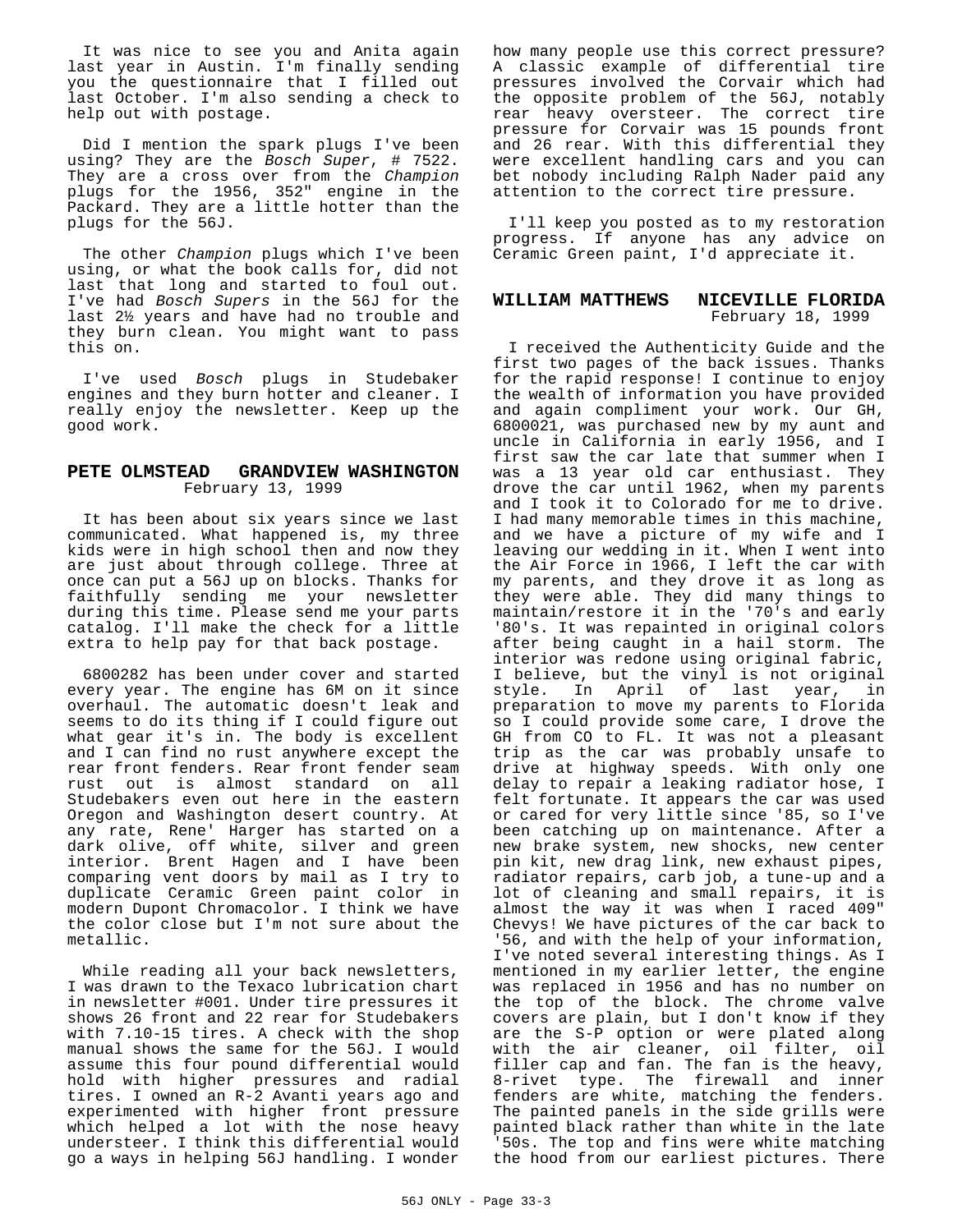are no script or V-8 emblems on the front fenders. The trunk has been refinished in gray. Both the turn lever and gear shift lever are chrome. The Ultramatic is still doing pretty well, but I'm checking around for someone to maintain it. I'm looking into new front and rear springs, and following up on the radio repair contacts you provided--thanks! What color was the underside of the hood painted? I'm trying to get this cleaned up as it has only little remnants left from the insulator mat. Please send me the oil bath decal and generator and tach tags. I would also really appreciate a copy of the 12/73 TW 56J article. Enclosed is a check --a little help with the postage--and some current pictures of the car. Thanks for everything!

#### **FORREST MEIGHEN AKRON OHIO** March 4, 1999

Here is a picture of my Hawks. One, 1956 Sky Hawk, one 1956 Golden Hawk, three 1957 Golden Hawks, one 1958 Golden Hawk. The 1963 GT Hawk is my son's car. We are quite proud of our cars. They all go to car shows and have received several trophies. I have tried to see if anyone else owns a Golden Hawk from each of the three years. Thanks for the newsletter.

#### **PAM & DOUG JACKMAN MUSCATINE, IOWA** March 12, 1999

I've been meaning to thank you for the information (and copy of the 1/96 TW article) concerning our tachometer. Special thanks also to Geoff Fors (author of the article) and his letter to you of 10/98. I really didn't think our tach problem was simply a case of lubrication - - how could I be that lucky? - - but that's exactly what it was. I removed the tach back housing cover, per Geoff's instructions, ascertained the spot to oil, and applied, over a period of fifteen minutes or so, numerous drops of 3-in-1 oil. It now works perfectly. Many, many thanks!

Finally received our headliner from *Phantom Auto Works*. This was the last component of the complete interior we had ordered from Phantom in May, 1997. I recall member Bill Ladroga saying (2/97 *56J ONLY*) that it took some five months for him to receive his complete interior. In our case it took twenty months (5/97 to 2/99) but I suppose all's well that ends well. Headliner installation is proving to be a challenge. Dimensionally - width and length - Phantom's replacement panels appear to be identical to our OEM mouse-eaten panels, but they're almost twice as thick. This becomes a problem when you try to re-snap the plastic cross bows. Phantom's panels

are paper board backed by fiberglass. The fiberglass backing adds a rigidity not found in the OEM panels, and that rigidity (in my opinion) is part of the problem. I'd like to try a set of panels without the fiberglass backing. I think they'd be easier to fit and wouldn't interfere with the refitting of the plastic cross bows.

By the way, Phantom's headliner panels now have the perforation orientation the same as our OEM panels (unlike the earlier Phantom panels reported by Bill Ladroga), but the hole spacing is closer together than that found on our factory panels. But then our car is a very early one (final assembly date  $11-25-55$ ) so maybe the factory panels changed with time. factory panels changed with Regardless, Phantom's panels look just fine, if I can just get them installed.

Shifting gears (figuratively and literally) does anyone have, for sale or loan, the factory tool that is used to<br>adjust the three-speed overdrive three-speed overdrive transmission shifter arms? The factory workshop manual makes reference to this tool but shows no picture. With the transmission shifter levers in the neutral positions and the shifter rods disconnected from those levers, the special tool is slipped into the base of the steering column where it holds the column shift lever in the proper position. Without this tool the adjustment becomes one of guess-and-by-golly, and attaining a smooth 1 - 2 shift is difficult. I would really appreciate anyone having information on this special tool to give me a call.

Seat belt colors - our car (P5634 Romany Red and Snowcap White) originally had the 8414 WC white and charcoal interior, for which we substituted the optional 8445 WRD white and red all-vinyl interior. Our original seat belts (option SP50060) are gray, and look rather ugly with the red and white seats. I recall, however, that color coordinated seat belts were an option on cars of the 50s and 60s, so maybe gray would be correct? From past issues of *56J ONLY* (many thanks for your research, Frank) I see that 103 South Bend cars had our paint scheme but only five cars had red seat belts. It would appear then that most cars either had no seat belts or used gray. Any comments?

Enclosed is a check for a couple of the 4-1/2" x 2-1/2" patches. Apply the balance towards your cost. Thanks!

*(Editor's Note: Doug & Pam sent the following on May 6, 1999)*

As the probability of twelve inch snowfalls slowly falls below fifty percent, I bid you a Happy Springtime from the Heartland. Our Golden Hawk is on the road frequently, and made its show debut locally at a Special Olympics benefit, where it generated much favorable comment and resulted in a newspaper interview complete with photographs. I'll send you a copy if it puts me in a favorable light.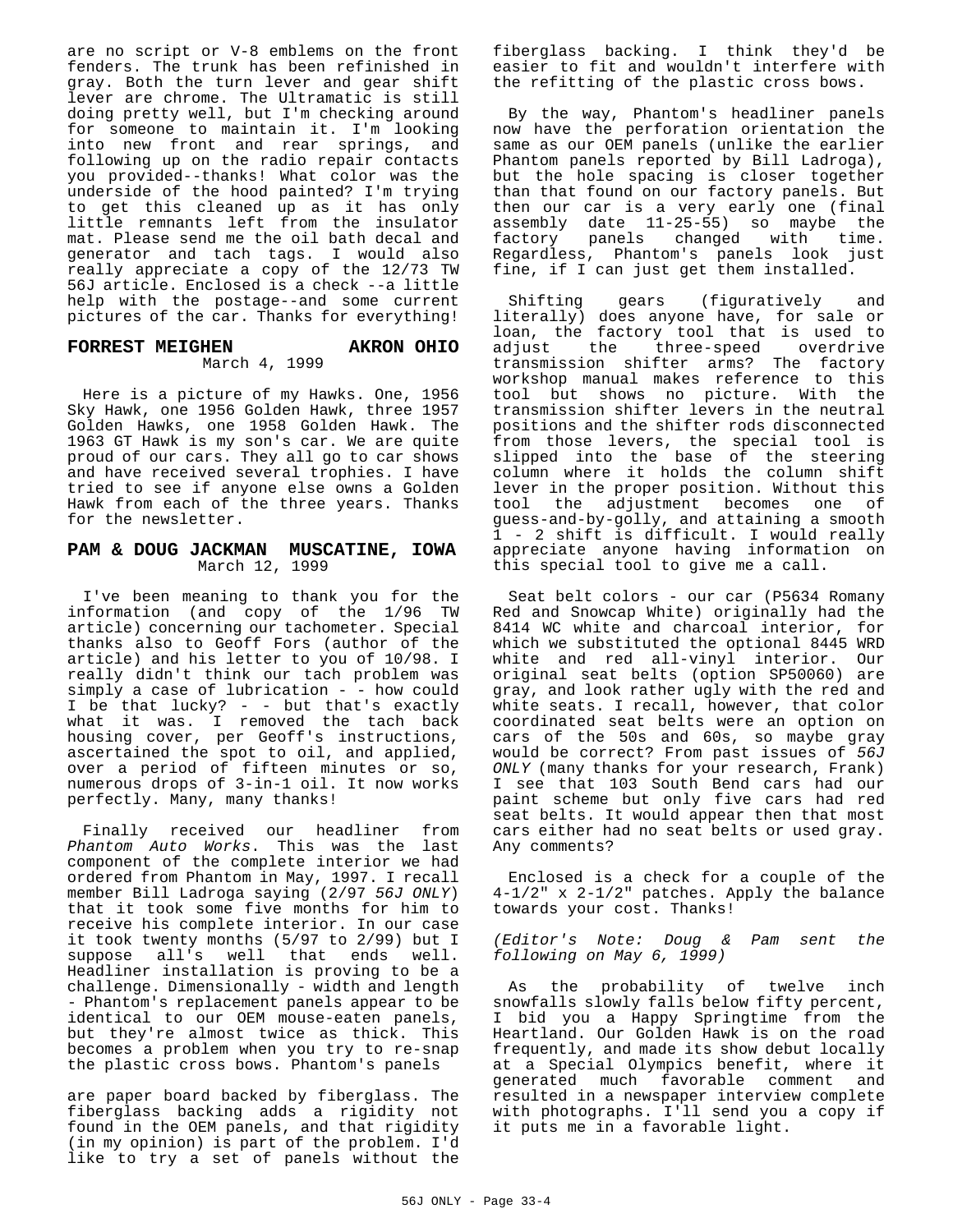I had a problem with my brakes which is now solved, but will describe it in case it may be of help to others sometime. I had decided to restore our car without the power brakes it came with originally nothing that can't be reversed - but the vacuum unit was just too ugly sitting there, and the owners of manual brake cars I talked to all said they had no problems stopping. I checked the part numbers of the master and wheel cylinders, and there was no difference. Imagine my surprise then when it was all I could do to stop the car. I had not realized that the brake pedals were different, and the one that comes with power brakes just didn't provide enough leverage to be effective without the vacuum boost. Happily, the "Budabaker" parts car that yielded the two-four intake system was also a manual brake car, and has now also donated the brake pedal and related hardware. Now all is fine in the braking department.

We attended an auction in Rock Island last month that offered, among a bunch of rolling goats' nests, a 56J. Not a bad car, but featured an incorrect (but presentable) interior and an aging paint job that needed redoing .... a solid #4 condition. It was running, but appeared to be mechanically original and unrestored. You could have heard a pin drop when the auctioneer opened the bidding at \$25,000! Needless to say, no bids were offered, and the car went unsold. Still in the Rock Island area, I assume, and probably will be for a long time. Just for grins, I sent for the production order from *N & A*, a copy of which is enclosed. I talked to the owner, who said he had acquired the car some years ago from a pair of elderly spinster ladies in South Dakota, and indeed in the glove box there was a thick packet of dealer paperwork, including the original prep sheet and bill of sale. The car was remarkably rust free, especially for a Midwestern car. I would have paid dearly for the trunk deck and the lower curb moldings, which were perfect.

By the way, I continue to need very nice or NOS lower curb moldings. If anyone has some for sale or knows of some, please let me know.

#### **BOB EDWARDS JACKSONVILLE FLORIDA** March 26, 1999

Here are some interesting tid-bits. DON'T wait to hit that gusher. Change that flexible oil line (the one from the block to the metal line going to the oil pressure gage on the dash). I was lucky I had my hood up when it broke at the fitting going into the engine. I felt like the Beverly Hillbilly--Black gold everywhere. You can have one made at your local *"Tubes N' Hoses International"* This is part # 530096 (Illus. 0116-39) *COUPLING, gage pipe flexible*. It may still be available at

South Bend, I didn't check. If you can't see it, follow the copper tubing across the firewall and down to the flexible line. If you haven't had it changed it will be hard as a rock. Warning: don't move it until you have a replacement in hand.

Item 2. Almost as bad. No longer available and unless made illegally very hard to find. Part # 189888 (Illus. 0308-4) Coupling, Gas tank to fuel pump line. (Line from bottom of fuel pump to gas tank line). Cannot be made by just any old hydraulic hose refab house. Refab house must be DOT certified. This is a gas line and must be made to pass DOT specifications. Anyone who makes this is responsible for, and liable for damages should it fail. *Tubes N' Hoses* will not make it as they are not certified as yet. Mr. Carl Owens, President, assures me they are pursuing certification on all flex lines.

*NAPA* has discontinued the part number in its new books but still has some available. You'll have to ask a counter man (over 40 years of age) for Part No. 11041, manufactured by *Weatherhead- Fluid Power Components*, a *DANA Corporation* product. Price is right if you get there now: 8.39 / Net 5.99. Check your local *NAPA* this is a direct replacement, no cutting of fuel line or clamps required. Since the part number is no longer in the book EACH INDIVIDUAL *NAPA* store has to be contacted.

I'm certain you all know this one but just in case not, our Engine Oil Filter element was also displaced when NAPA updated their parts book from 1956 to 1958. Our filter is still Part # NAPA 1006 (Net \$7.49). It's referenced under 1958 Mercury I believe.

#### **RICHARD ATKINSON GLASGOW SCOTLAND** March 22 1999

Always a pleasure to receive your Newsletters! Having purchased my late father's car, I am re-invigorating my sense of determination and purpose to restore the car. In the meantime, the car is still being kept by a good friend of mine in Plymouth.

My employers, the BBC, are soon to relocate me to Cardiff, South Wales. This will mean that the long haul from Plymouth to Scotland will now become a shorter haul. But, only after a new house has been built! The family will move down to Cardiff towards the end of June.

Your October 1998 issue of *56J ONLY* requested information to the car's I enclose a couple of photographs, which admittedly, were taken six years ago when I first found the car, but I figure that you may be able to discern some details of the interior from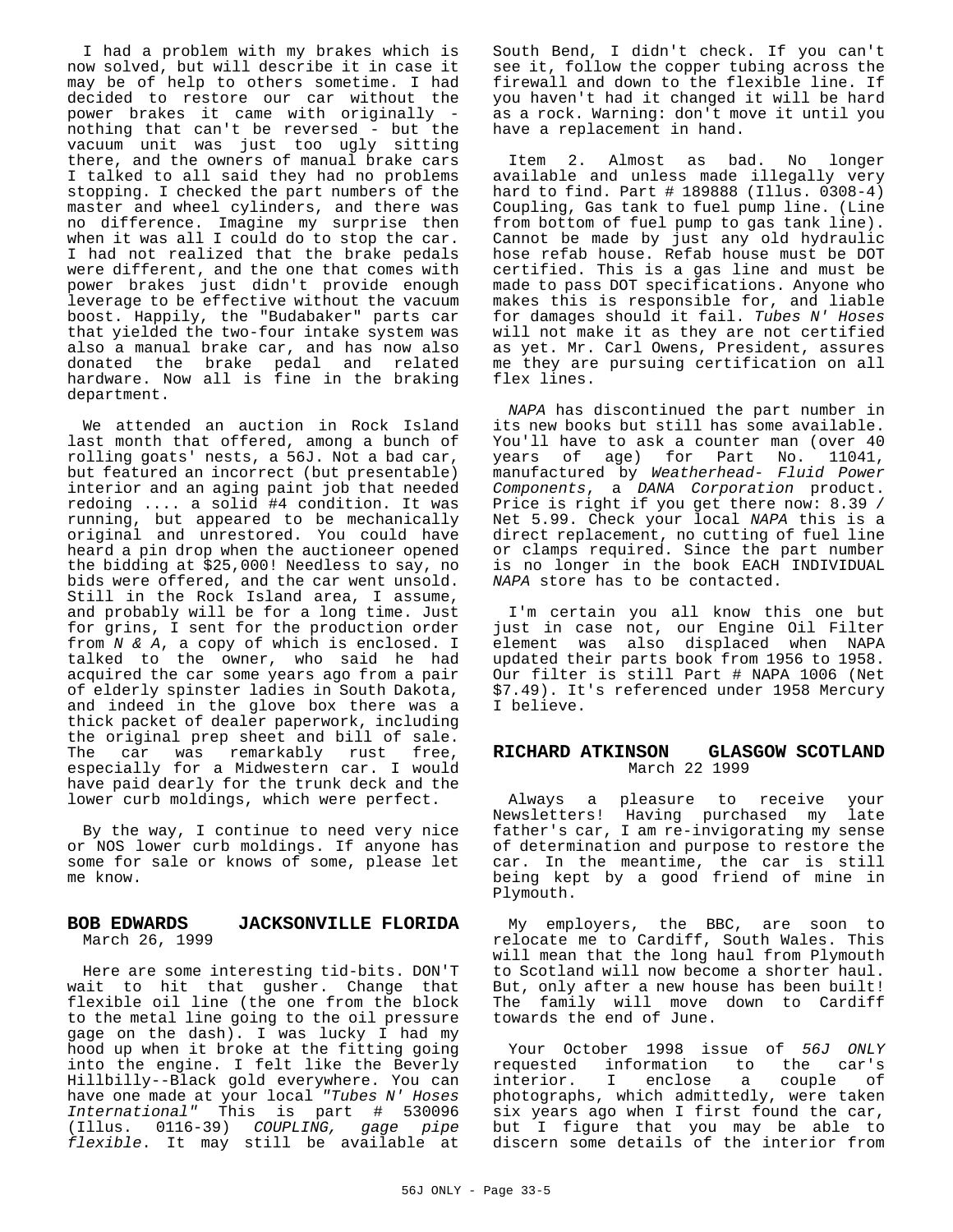the photos. I also enclose a copy from the September 1998 issue of Classic Cars. As you can see from the article, I was finally able to trace the car again via the magazine.

With excited anticipation, I continue looking forward to collecting the car, bringing it home, and starting the lengthy process of cataloguing what is actually left of my late father's, once beautiful car. My mother (living in Boca Raton) testifies to that as a reasonable description. I shall keep you informed of my address and news as it develops.

#### **GARY W. CAPWELL KEIZER, OREGON** March 28, 1999

As you probably know, my 56J developed a rattle on a trip to Tacoma Wa. in February. It turns out that the engine (a 374 from a Packard 400 Hdtp) had been completely overhauled just a few miles before I installed it in my car. I had piled up approximately 6000 miles on it since then, not knowing the actual condition of the engine, as I never disassembled it. What appears to have happened is that soon after its rebuild, it was in some kind of an extreme accident, under power, that stopped the engine dead. This fractured the babbitt material in the rod halves of the rod bearings. During the time I've had it, it was losing bits and pieces of this material even though I cared for the engine well, and finally #8 rod bearing lost more than a small piece that wedged itself in the oil space causing it to overheat the bearing to the point of melting. As I was running Valvoline 20-50 and slick 50 the molten bearing never stuck to the crank or spun! This brings me up to the real point of this letter, my learning experience with 1956 Packard V8 engines!

Even though my crankshaft was serviceable at 040 under for rod bearings and 020 under for mains, a conversation with a Packard authorized mechanic, who raced them in the 60's, led me to seek a crankshaft that was as close to standard as possible to minimize the thickness of the babbitt material. He stated that Packard had too soft a material for the bearings, and cast iron (instead of forged) cranks, these fallacies, along with an ill designed oil pump, were a continuing problem at the Packard shop. He said that they changed out many crankshafts at 25,000 miles or less because of these problems. He said that later in time (1959 to be exact) S-P did offer an improved FORGED crankshaft manufactured by *Atlas Crankshaft Co*. of California. He also said they installed many of the oil pressure relief valve tube kits mentioned in service letter 936, and that there was even a better oil pump available before S-P shut down, but he couldn't remember where they got it, or if

it was an aftermarket unit or not! He said that the Packard V8 was a very good engine, but like most other engines when they first went into production , they were having teething problems. The most prone to crankshaft and oil pressure problems were the 56 engines, because of their increased compression ratio (9.5 to 1 for the 352, and over 10 to 1 for the 374). He said that if Packard could have continued for another year or two they would have surely fixed all of this, but it was not to be.

After this discussion I delved into finding another crankshaft, and a camshaft (as a tooth on the distributor drive gear had been broken since the distributor was first reinstalled). I located a crankshaft that had good 001 under rod journals, but #3 main was worn seriously at 007 under, so I'm having it turned out to 010 under for the mains. I have since noticed that #3 main seemed to be a regular wear point on these cranks as I found 2 more cranks that were wearing the same, both these engines had stick transmissions behind them! Another hint the old guy gave me was that I should make sure that I keep the bearing oil clearances as close to the minimum (.0005) as possible.

Now I started looking into the notorious oil pump problem. Checking out the existing oil pump w/vacuum pump attached, I found it to be in nearly new condition. After reading all through our issues of *56J ONLY*, and reflecting on my conversation with the old guy, my eyes fell on service letter 936 again. This time I decided to seriously read the entire text and try to read into its content any hints as to my direction to take with this perfectly serviceable part! I read that to check for proper oil pressure AT THE CYLINDER HEADS OF 6 TO 10 LBS and suddenly a light came on brightly. That's where all other Stude V8's hook up their oil pressure gauge lines! Well now, my old worn out 62 T cab has more oil pressure than that when it's hotter than a pistol, and I've been worried about needing to rebuild it!

I've now begun to search out all the parts in service letter 936, as well as shipping my GOOD oil pump to *Packard's International* for upgrade, at \$130. I seriously doubt that there is any possibility of getting too much oil pressure on this engine this way, and I feel almost certain that Packard would have, at the very least, included all these new parts on their new 57 models if they had the chance.

Next, I intend to find late model aftermarket bearings, instead of NOS units from Packard, as they should be of a newer more updated technology. Besides, I've always had good luck with *Clevite* bearings on rods. More later!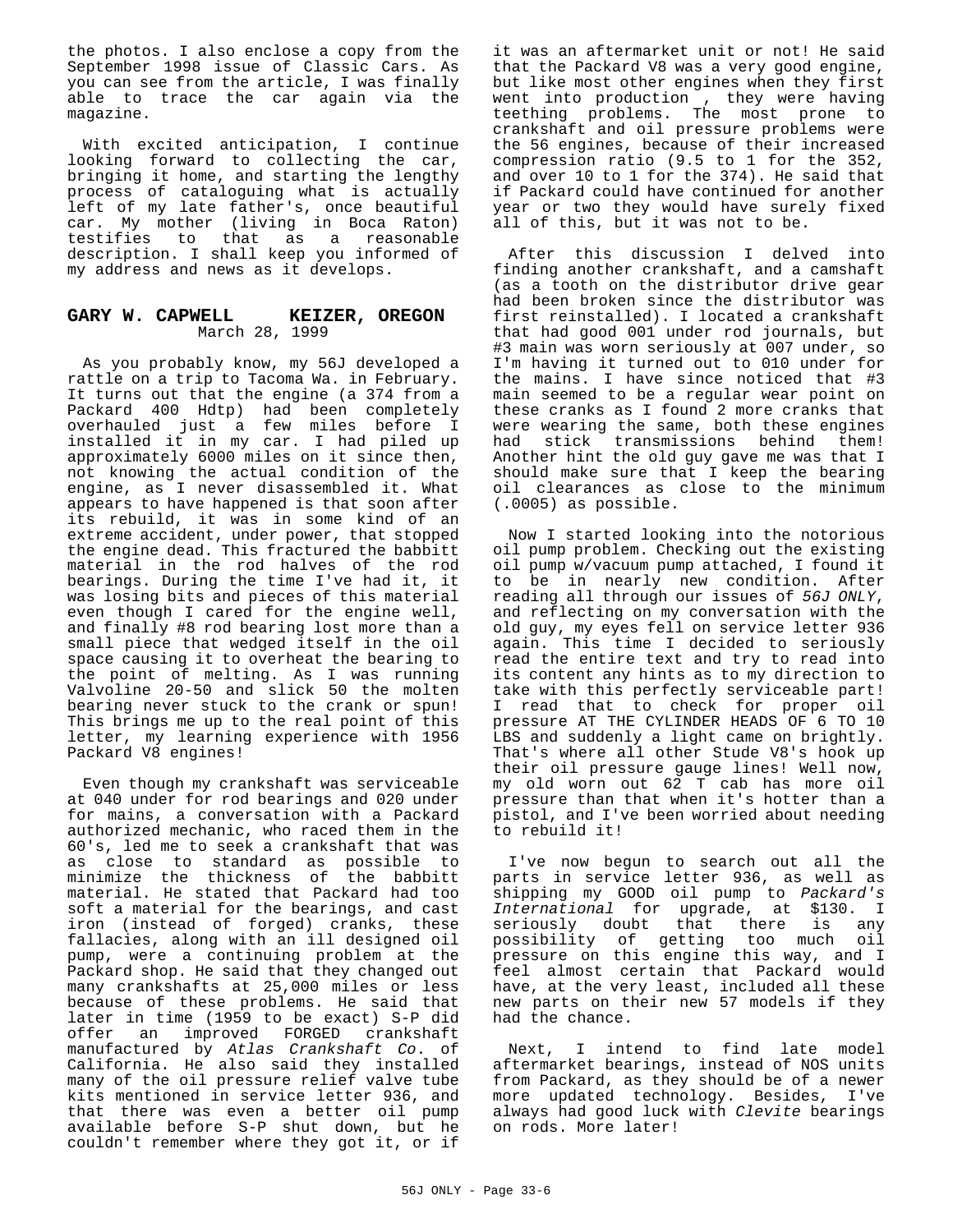*(Editor's Note: Gary sent the following on May 7, 1999)*

Hey Guys, This is just an update to let you know how the old bird is coming along. I've got the long block done. *Standard Continental* rings (cast iron), new manufacture 010 mains from *Terrill Machine Co.* (real nice), and a set of 001 rod bearings from *Kanter* that were made by *Johnson Bronze Co*. that are apparently nickel(?) plated bronze filled steel and looked nice but had NO oiler slot! I installed the NEW oil pump that *Packards International* upgraded and the entire compliment of old stock S-P oil system upgrades. I also installed an oil pump gasket that the engine didn't have when I took it apart (and wasn't included in the @#\$%^&?!!\*\*\* overhaul gasket set), as well as the missing crankshaft oil slinger (NOS). The valve train is also revamped and installed. I'm now cleaning, painting and installing the manifolds, then I'll be getting into the old Ultramatic and checking it all out, as well as fixing (P)Park. I need to roll into high gear if I'm going to have her broke in by the International meet in S.D. I also have a 374 Packard cam with a chipped distributor gear tooth and a good Packard crank at 040 rods and 020 mains left over!

#### **BRENT HAGEN PORTLAND OREGON** April 1, 1999

It's great to see the 56J group continue to grow. I've enclosed a recent list of all the 56Js in the Portland vicinity. I counted 19 cars in addition to the 3 I have parted out. Six are not on your list of 56Js. I have handed out several surveys recently and hope some more folks join us soon.

I've been sharing notes with Pete Olmstead, Geoff Fors, and Debra Shipione regarding paint and carpet for the Ceramic Green/Snowcap White color combination. For some reason the paint matchers have a difficult time getting a good match for Ceramic Green. If anyone has an exact match, I would like to have a copy of the recipe for the Ceramic Green.

I noticed in a back issue of *56J ONLY*, you included a list of accessories and a survey of cars that came with them. You have a star by the "anti-creep" accessory and the list shows 11 South Bend cars as having had this option installed. Both the preliminary and final chassis parts books show parts specifically for this option installed for the 56J only. The '56 accessory catalog states that this option is to be available on all '56 models. I am curious if anyone knows about, or has their 56J with this option installed.

A good friend of mine who is into Packards, recently bought an old issue of *SIA* which has a very good article on the 55-56 Packards. It also mentions and shows a picture of a Packard engine with Fuel Injection installed. The magazine says that it was originally thought that it would be used on both the '56 Packards and '56 Golden Hawk. I made a couple of copies of the article which I thought was very good. If you don't have it let me know and I will mail you a copy.

My Packard engine is running good again after replacing a cracked head. After getting it back together, I fired it up and was still getting white smoke out the left tail pipe. This was the same side as the head I had replaced. I was disappointed and put it aside for awhile. I just got back to looking at it some more. It turned out that there must have been some residual anti-freeze in the head. After running it for about 30 minutes the smoke quit and hasn't returned. I looked in the radiator after the thermostat had opened and didn't see any air bubbles. Also, no sign of water in my oil. By the way, contrary to popular belief, there are thick head gaskets that were made for the Packard engines. I have personally seen some made by both *Fel Pro* and *Victor*. There may be others as well. I put *Victor*s in my engine. I am now in the process of replacing the rear axle assy. The original 3.07 was quite worn and I finally replaced it when the left axle busted on me on a busy street. I had replaced it with a 3.31 but I have not been happy with that ratio. I traded for a 3.07 TT which I am now installing.

#### **JIMMIE FACKLAM LENEXA KANSAS** April 11,1999

I just purchased another, my third, 56 Golden Hawk, in New Jersey this last month. The ID number is 6031089, the car is Mocha and Snowcap white, has all the chrome, paint and upholstery done. The three speed overdrive, clutch, and fly wheel are missing, but I have two complete sets of three speed overdrive to choose from already. The motor number 55-87 is out of a "55 packard 400". This car has power steering only. You might be interested to know that, in the trunk of this car was a notebook with an authenticity guide and three shop manuals, also there were all your 56J newsletters dating back several years. There was a set of new tail light housings, trunk handle, a Studebaker grill emblem, tachometer sending unit, hood hinges and trunk hinges, all new.

Since we last met in Austin, Texas, I have acquired two complete sets of 2x4 intake manifolds with all the carburetors, air cleaners, and throttle linkages, so I now have three complete sets of the 2x4's.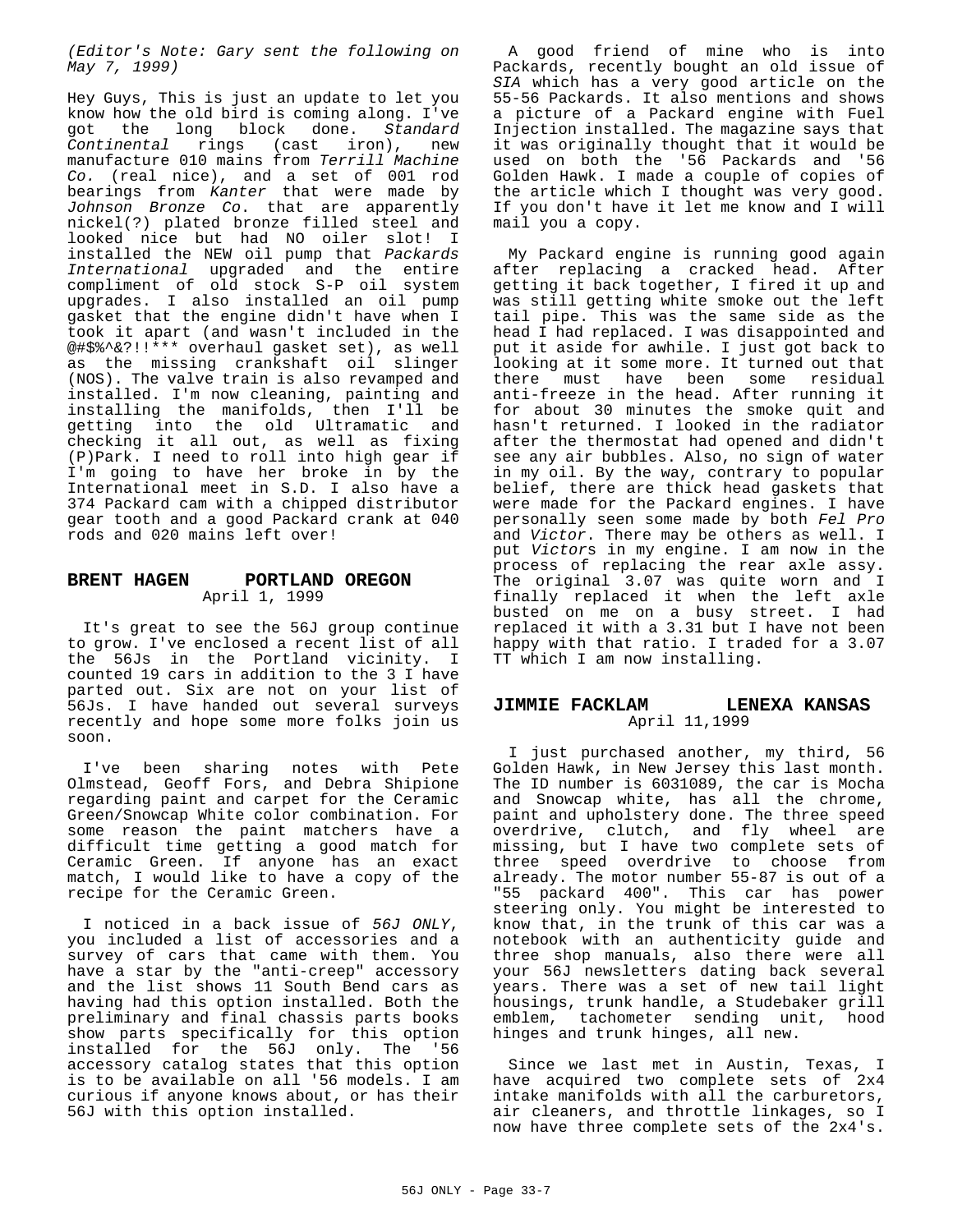**ED MEANS - LIBERAL KANSAS**

May 5, 1999

Enclosed is a photo of my finished 56J. I am still looking for a steering wheel, or someone to repair my original wheel. I have an 18" wheel on the car at this time. I showed it at a local car club meet and was in the top ten, out of 70 cars. Not too bad for the 1<sup>st</sup> show.

### *56J ADVISORS GROUP*

*The following have offered to serve as points of contact if you need help with your car. Include a SASE when writing. I would also appreciate knowing the outcome of any discussions which I would then pass along in future issues.*



Gary Capwell, 1008 Alder N.E., Keizer, Oregon, 97303, 503-390-4588. General help.

Dick Dobson (member of *The Florida Packard Club)* North Ft. Myers, Florida, 941-731-9164. Ultramatic advice.

Joseph Hall, P.O. Box 1127, 29 Palms CA 92277, 760-361-4009. Performance, power train, suspension, safety upgrades.

George Shirley, RR 2 Box 247, Dieterich, Illinois 62424 217-739-2452. Car hauling (local?), general repairs, other services.

Bob & Doug Palmbach - *Vogel Electric*, 2312 P Street, Bakersfield CA 93301, 805- 323-1995. Electric generator, starter, motors (seat, window, fan, wiper), Any electrical advice or information is free of charge.

## **HERE WE GROW AGAIN**

Please update your rosters as we welcome the following members. **If you move, please remember me when you send out your change of address forms.**

| 276 John D. Workman Jr. |  |                         | P.O. Box 216       |  |
|-------------------------|--|-------------------------|--------------------|--|
|                         |  | Cedar Falls, N.C. 27230 | $336 - 629 - 9730$ |  |
|                         |  |                         |                    |  |

- 277 Dave Newton 2950 Wayne Sullivan Dr. Paducah, Kentucky 42002
- 278 Jerry Baily 4120 Belinda St. Simi Valley, Ca 93063
- 279 Thomas Aylward 3722 Shady Lane<br>Sandusky, Ohio 44870 419-627-2904 Sandusky, Ohio 44870
- 280 Lorraine Nauha 39 River Street Middleboro, MA 02346
- 281 Gordon Watts P.O. Box 5062 San Pedro, CA 90733

| 282 Darryl Norenberg    |  | P.O. Box 901 |              |
|-------------------------|--|--------------|--------------|
| Crescent City, CA 95531 |  |              | 707-464-3402 |

- 283 Mike Lantsberger P.O. Box 1327<br>Watertown, SD 57201 605-886-9758 Watertown, SD 57201
- 284 Walter E. Oehler 327 E Klein Rd New Braunfels, Texas 78130 830-643-0333

**NOTICE:** In lieu of dues, and to help keep my records correct, registration forms will be mailed out periodically to members who haven't been heard from for several years. If you receive one, please complete and mail it at once or you will be dropped from the mailing list.

### *WHEEL ESTATE FOR SALE*

Due to our infrequent printing schedule, many ads may be quite old. The only way I know if an item is bought or sold is if one of the parties reports the transaction.

**1956 Golden Hawk** 3 spd/od, PS, PB, red & white, Packard engine, Arizona car, nice condition, asking \$10,000. Bob Light 802- 454-7724.

**Studebaker: 1956 Golden Hawk**, rust free Arizona car, 352 Packard engine, Chrysler transmission and ignition, GM air conditioning and alternator, runs great, Burgundy interior and exterior. Car plus parts car, plus lots of spare parts including NOS front fenders, \$10,000 for all. Ken Schmidt 2251 N 32nd St. #37, Mesa AZ 85213-2446, Tel: 602-641-5994.

**1956 Golden Hawk**, Manual/OD, PS, PB, 4.09 rear end, some extra parts, work started, needs restoration. This car was described in issue # 029, serious inquiries only. George Shirley, RR 2 Box 247, Dieterich IL 62424, 217-739-2452.

**1956 Golden Hawk** all original, trans leaking. The car is presently in British Columbia, but still has a Washington title. \$3900 U.S. Bill Newell, Box 3326, Blaine, Wa. 360-371-3621, or 6156 120A St, Surrey, B.C. V3X 2A2, 604-572-7685.

**Shift selector indicator dial part number 1539769**, This is a reproduction item from a new mold I made using an original dial as a model,



\$21.00 includes shipping. Carole Rossman, 11256 Blue Lake Rd, Holton MI 49425-9729.

**I have the following** items left from taking three cars apart to make one: complete automatic trans, power steering pump and gearbox, 2 front fenders (right is fiberglass), misc chrome pieces, 2 (57-61) hoods, complete 3:07 rear end assembly, complete 289 engine and auto transmission.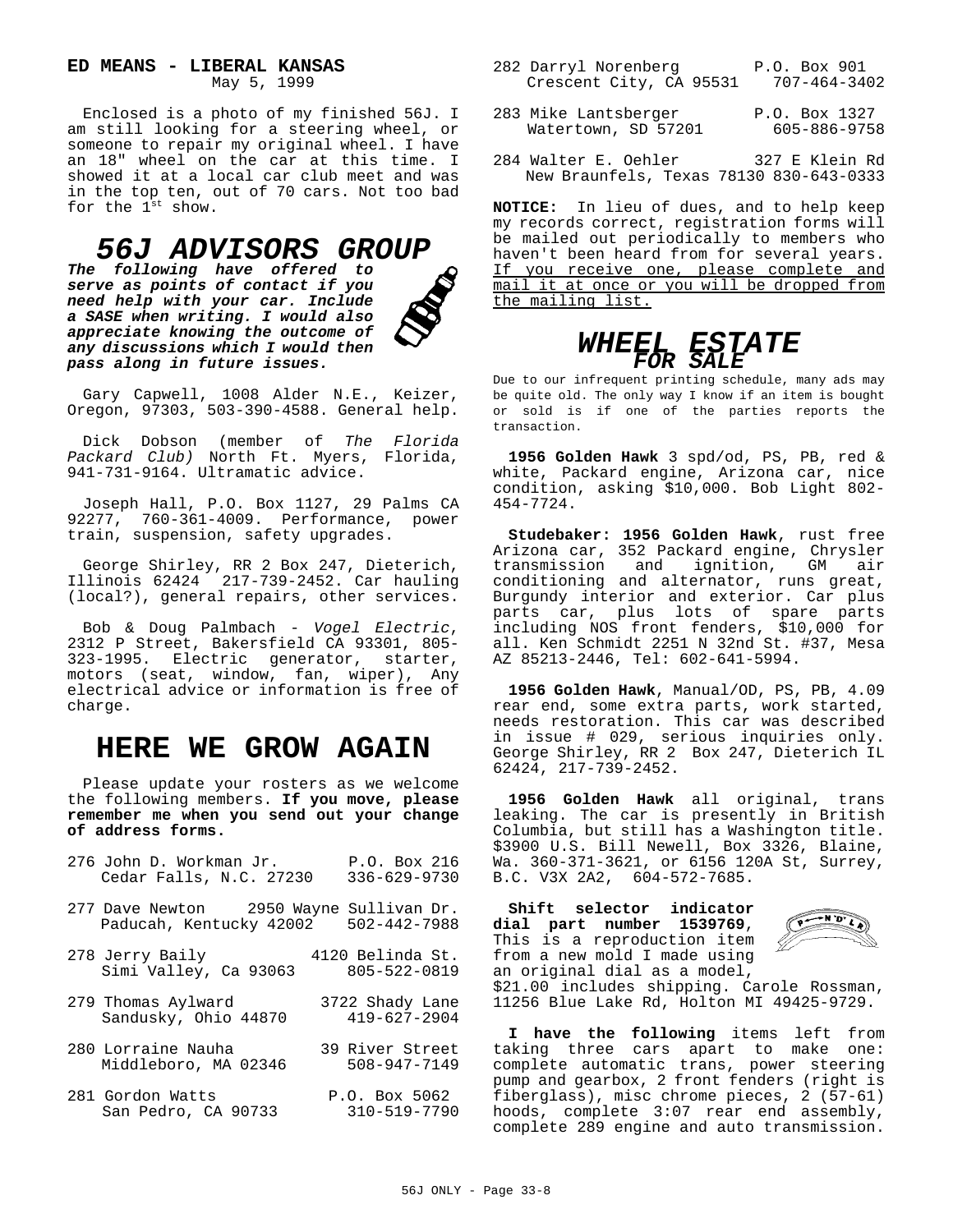Ed Means, 1304 Elm, Liberal Kansas 67901, 314-624-6648.

**1956 Packard 374" motor**, everything new or rebuilt, all updates, have \$5000 in motor, best offer. Bob Light 802-454-7725.

NOS 56J PARTS FOR SALE 1539064 front motor mounts \$100/pr, 303710 R. window flipper \$125, AIRTEX 4299 fuel pump \$50, 440853 heat riser valve \$35, 440842 timing chain \$40, 1539037 base-jack \$20, 303584/5 sill plates \$150 pr.

GOOD USED 56J PARTS FOR SALE (\$30 EACH) 446740 L. exhaust manifold, 446741 R. exhaust manifold, 1539404 Extention L. exhaust manifold, 1539064 front motor mount, 6489495 rear motor mount, 440386 water manifold, 440893 intake manifold, AC2704 gas door guard. Shipping \$7 per item (up to 6 items - no additional charge over 6 items). Brent Hagen, 6220 SE 55th, Portland OR 97206-6800, 503-771-0604 or email brent.hagen@orport.ang.af.mil.

**One 56J hood**, a set of tail fins, and a 352 V-8 for sale. I also need a lower door outer molding and a lower interior door molding. Dwayne Jacobson, 1817 Miller Ct., Stevens Pt, WI 54481, 715-341-7671.

**PARTS**: 1956 trunk lid good condition \$300, original gasket set for 352 engine \$35, rear bumper \$20, total \$355 plus shipping and packaging. James McKnight, 11810 W. 65th St., Sapulpa Oklahoma 74066, 918-227-2539.

**NEW & USED** Studebaker & Packard parts. Mechanical, electrical, & trim. Large stock of Packard engine/transmission parts. Stephen Allen's Auto, 529 N. W. 58th Street, Gainesville Florida 32607, 352-472- 9369, For parts orders only 800-532-1236.

**THE** *PACKARD* **PAPERS**, for the *Packard* enthusiast, printed on antique letterpress, *Packard* Ivory paper with black printing. The Packard Papers, 288 Whitmore St., #211, Oakland CA 94611, 510-655-7398.

#### *WANTED*

1 complete air filter, fan shroud, steering wheel, 4 hub caps for 1956 GH. Yvon Beaudry, 931 Principale, St-Paul<br>D'Abbotsford, Quebec JOE 1A0, Tel Quebec J0E 1A0, Tel 450-379-5707 from 7a.m. to 7p.m. You can call collect.

NOS front bumper p/n 1539589w, dual Rochester carbs (used in '55 or '56 Caribbean). Brent Hagen, 6220 SE 55th, Portland OR 97206-6800, 503-771-0604 or email brent.hagen@orport.ang.af.mil.

Factory wire hubcaps, also someone reasonable to do my interior in Tennessee. Richard Newmann, 314 Powell Rd., Tullahoma TN 37388.

Power steering pump and lens for the rear license plate lamp for my 56J. Claes Antonsson, Gamla Bjorlandavagen 153, S 417-28 Gothenburg Sweden, Tel +46 31 517 603, Fax +46 31 232 902 E-mail: claes.antonsson@swipnet.se

Lower aluminum trim moldings above the rocker panels for driver side rear quarter and passenger side front fender. Stanley C. Krohn, 206-938-8204 (home), or send FAX to me at 206-938-2326.

### **56J CLUB ITEMS**

*ALL PROCEEDS HELP MAINTAIN THE CLUB*

**MANUALS**

**1956 STUDEBAKER GOLDEN HAWK PARTS CATALOG (includes Update #1).** Taken from the 1953-58 Body Parts and the 1955-58 Chassis Parts Catalogs, Catalog contains only 1956 Golden Hawk parts and<br>illustrations. 320 pages of illustrations. 320 pages specifications, illustrations,



parts lists, alphabetic index, numeric index, plus separate lists for service bulletins, utility items, and accessory codes. The complete catalog is 3 hole punched and comes in a loose leaf folder<br>with a color cover insert \$25.00. with a color cover insert

**NEW SOFTBOUND** edition of the catalog is now available. Same as above, but without the loose leaf folder and color cover picture insert. \$20.00.

#### **56GH PARTS CATALOG UPDATE #1** \$1.00.

**1956 STUDEBAKER GOLDEN HAWK AUTHENTICITY GUIDE.** Most of the peculiarities are documented in this guide with 30 photos and all decals shown. The guide is divided into sections covering the engine, exterior, interior, trunk, paint and accessories. \$15.00



#### **STEERING WHEEL COVER**

Black on white background. Slides over the top of the 17"<br>steering wheel, washable. wheel, washable. \$15.00.



.<br>Cor van deutscheef Æs

**DECAL-APPLIQUE/TAGS/PATCH**

AIR CLEANER/OIL BATH, yellow/black \$ 4.00.<br>GENERATOR FIELD TERMINAL TAG, red \$ 1.50. GENERATOR FIELD TERMINAL TAG, red \$ 1.50.<br>TACHOMETER SENDING UNIT TAG, red \$ 3.00. TACHOMETER SENDING UNIT TAG, red **PATCH** 4-1/2" x 2-1/2" Can be sewn or glued to a cap or shirt. Red on white background. \$3.50

**CLUB ROSTERS** (send SASE)

Prices include postage (SASE appreciated on small item orders).

*Make checks payable to Frank Ambrogio.*.